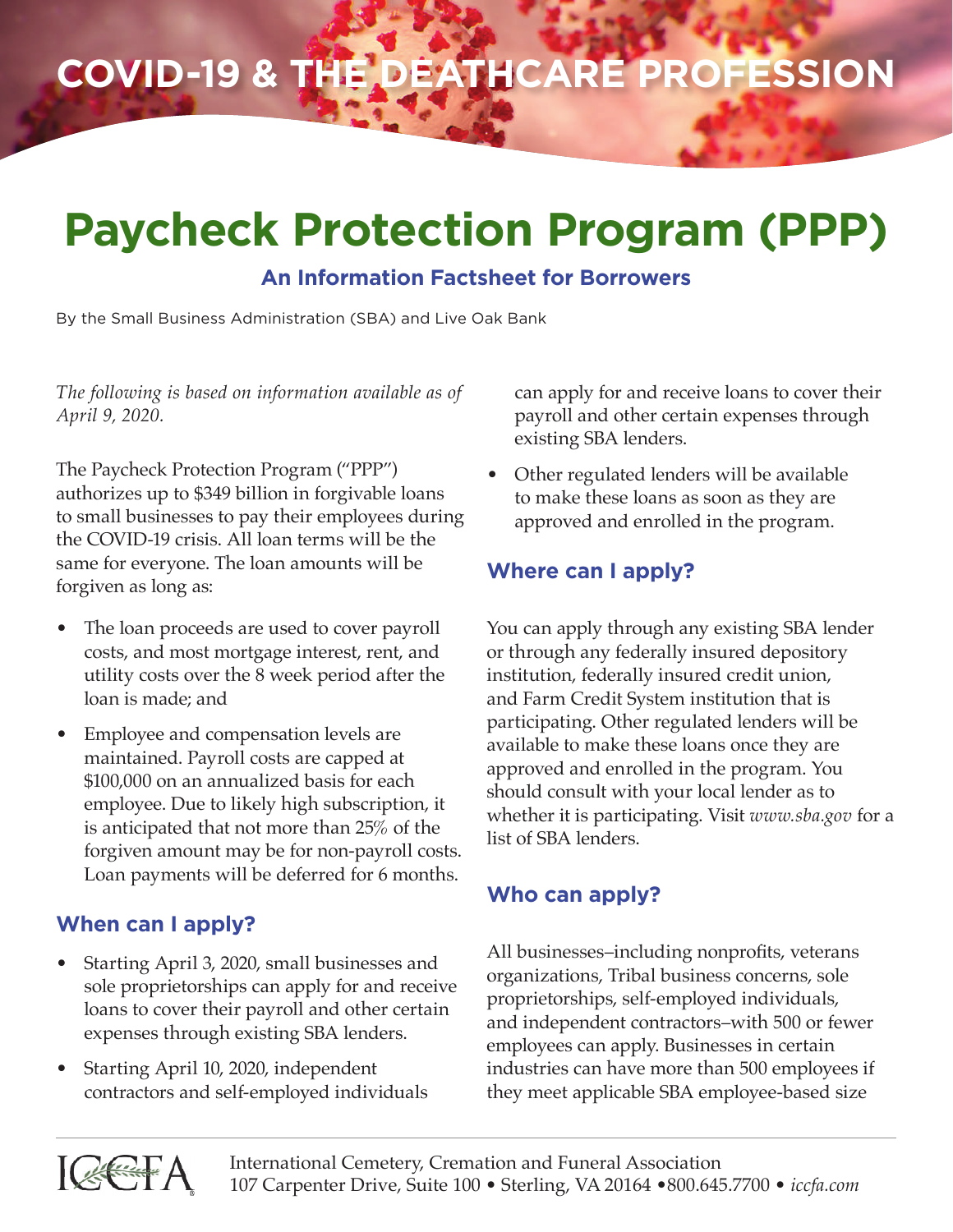standards for those industries (for additional detail: *https://www.sba.gov/federal-contracting/ contracting-guide/size-standards*).

For this program, the SBA's affiliation standards are waived for small businesses (1) in the hotel and food services industries (for NAICS code 72 to confirm:

*https://www.census.gov/eos/www/naics/*); or (2) that are franchises in the SBA's Franchise Directory (to check:

*https://www.sba.gov/sba-franchise-directory*); or (3) that receive financial assistance from small business investment companies licensed by the SBA. Additional guidance may be released as appropriate.

## **What do I need to apply?**

You will need to complete the Paycheck Protection Program loan application and submit the application with the required documentation to an approved lender that is available to process your application by June 30, 2020. For the application: *https://www.sba.gov/fundingprograms/loans/coronavirus-relief-options/paycheckprotection-program-ppp*

#### **What other documents will I need to include in my application?**

You will need to provide your lender with payroll documentation.

## **Do I need to first look for other funds before applying to this program?**

No. We are waiving the usual SBA requirement that you try to obtain some or all of the loan funds from other sources (i.e., we are waiving the Credit Elsewhere requirement).

## **How long will this program last?**

Although the program is open until June 30, 2020, we encourage you to apply as quickly as you can because there is a funding cap and lenders need time to process your loan.

## **How many loans can I take out under this program?**

Only one.

## **What can I use these loans for?**

You should use the proceeds from these loans on your:

- Payroll costs, including benefits;
- Interest on mortgage obligations, incurred before February 15, 2020;
- Rent, under lease agreements in force before February 15, 2020; and
- Utilities, for which service began before February 15, 2020.

## **What counts as payroll costs?**

Payroll costs include:

- Salary, wages, commissions, or tips (capped at \$100,000 on an annualized basis for each employee);
- Employee benefits including costs for vacation, parental, family, medical, or sick leave; allowance for separation or dismissal; payments required for the provisions of group health care benefits including insurance premiums; and payment of any retirement benefit;

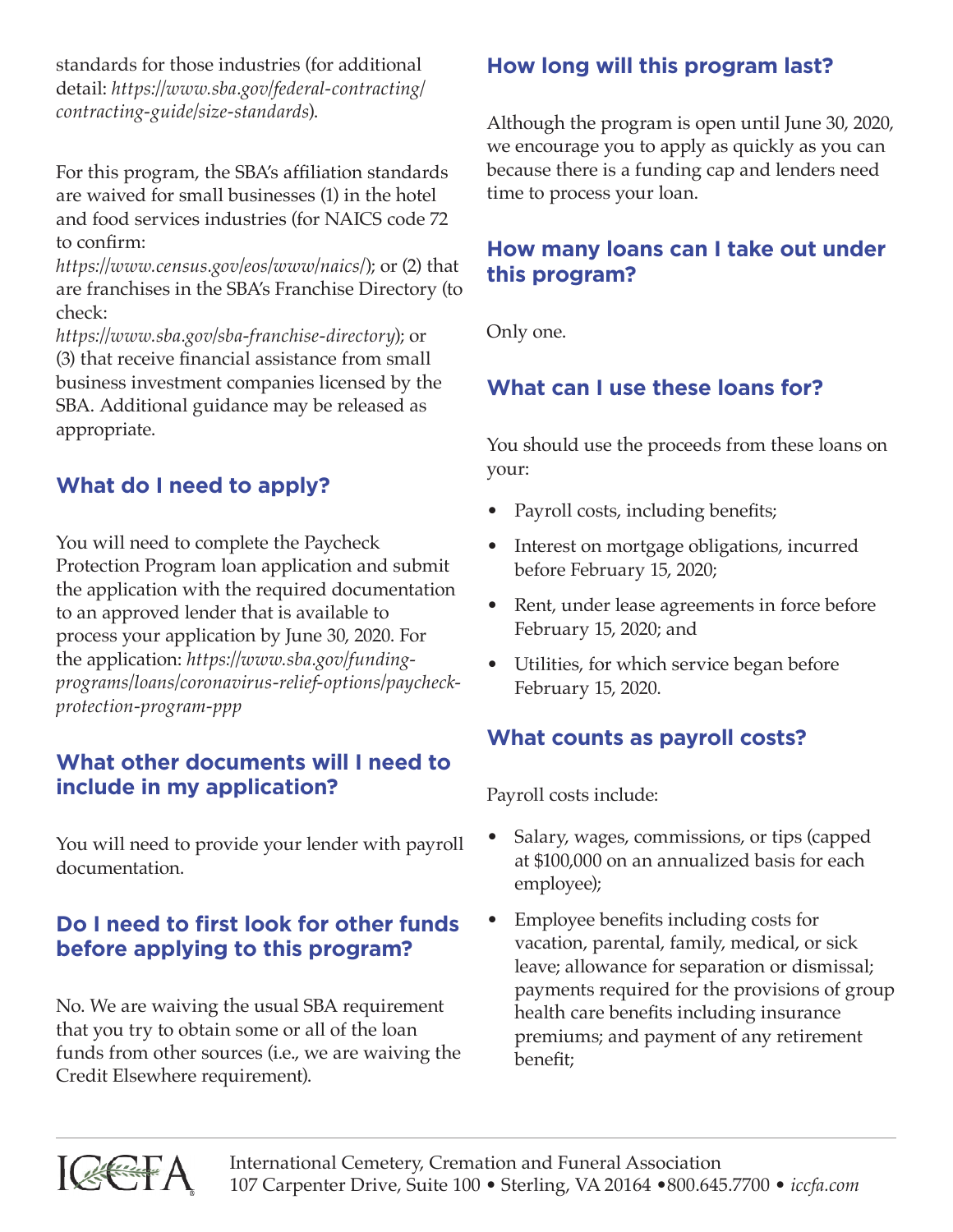- State and local taxes assessed on compensation; and
- For a sole proprietor or independent contractor: wages, commissions, income, or net earnings from self-employment, capped at \$100,000 on an annualized basis for each employee.

## **How large can my loan be?**

Loans can be for up to two months of your average monthly payroll costs from the last year plus an additional 25% of that amount. That amount is subject to a \$10 million cap. If you are a seasonal or new business, you will use different applicable time periods for your calculation. Payroll costs will be capped at \$100,000 annualized for each employee.

#### **How much of my loan will be forgiven?**

You will owe money when your loan is due if you use the loan amount for anything other than payroll costs, mortgage interest, rent, and utilities payments over the 8 weeks after getting the loan. Due to likely high subscription, it is anticipated that not more than 25% of the forgiven amount may be for non-payroll costs. You will also owe money if you do not maintain your staff and payroll.

- **Number of Staff:** Your loan forgiveness will be reduced if you decrease your full-time employee headcount.
- **Level of Payroll:** Your loan forgiveness will also be reduced if you decrease salaries and wages by more than 25% for any employee that made less than \$100,000 annualized in 2019.
- **Re-Hiring:** You have until June 30, 2020 to restore your full-time employment and salary levels for any changes made between

February 15, 2020 and April 26, 2020.

#### **How can I request loan forgiveness?**

You can submit a request to the lender that is servicing the loan. The request will include documents that verify the number of full-time equivalent employees and pay rates, as well as the payments on eligible mortgage, lease, and utility obligations. You must certify that the documents are true and that you used the forgiveness amount to keep employees and make eligible mortgage interest, rent, and utility payments. The lender must make a decision on the forgiveness within 60 days.

## **What is my interest rate?**

0.50% fixed rate.

## **When do I need to start paying interest on my loan?**

All payments are deferred for 6 months; however, interest will continue to accrue over this period.

## **When is my loan due?**

In 2 years.

## **Can I pay my loan earlier than 2 years?**

Yes. There are no prepayment penalties or fees.

## **Do I need to pledge any collateral for these loans?**

No. No collateral is required.